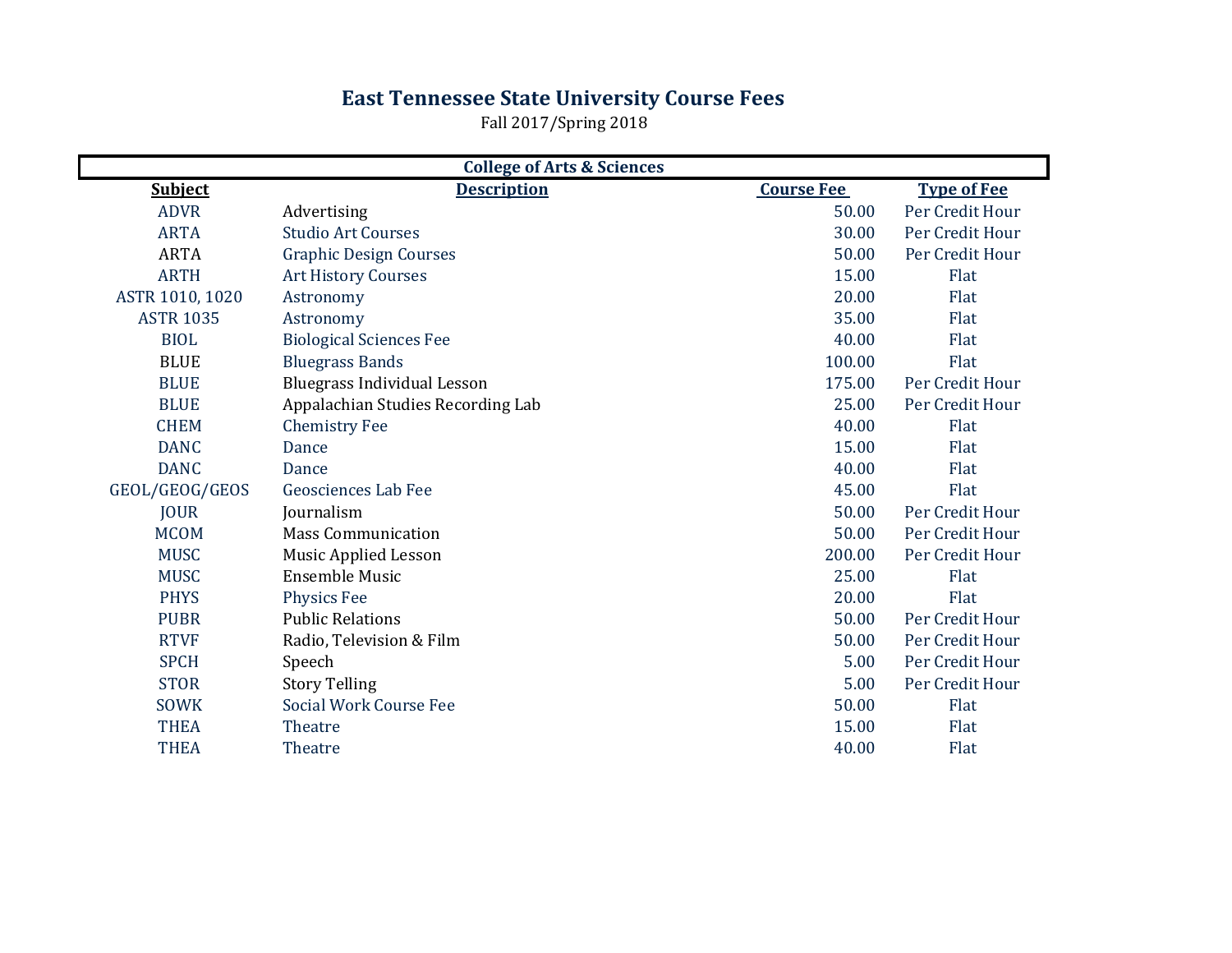| <b>College of Business and Technology</b> |                                                         |                   |                    |  |
|-------------------------------------------|---------------------------------------------------------|-------------------|--------------------|--|
| <b>Subject</b>                            | <b>Description</b>                                      | <b>Course Fee</b> | <b>Type of Fee</b> |  |
| <b>ACCT</b>                               | Accounting                                              | 30.00             | Per Credit Hour    |  |
| <b>BADM</b>                               | <b>Business Administration</b>                          | 30.00             | Per Credit Hour    |  |
| <b>CSCI</b>                               | <b>Computer and Information Sciences Fee</b>            | 40.00             | Per Credit Hour    |  |
| <b>DIGM</b>                               | Digital Media Fee                                       | 100.00            | Per Credit Hour    |  |
| <b>ECON</b>                               | <b>Economics</b>                                        | 30.00             | Per Credit Hour    |  |
| <b>ENGR</b>                               | <b>Engineering Graphics - Programming for Engineers</b> | 60.00             | Per Credit Hour    |  |
| <b>ENTC</b>                               | <b>Engineering Technology</b>                           | 60.00             | Per Credit Hour    |  |
| <b>FNCE</b>                               | Finance                                                 | 30.00             | Per Credit Hour    |  |
| <b>INTD</b>                               | <b>Interior Design</b>                                  | 60.00             | Per Credit Hour    |  |
| <b>MGMT</b>                               | Management                                              | 30.00             | Per Credit Hour    |  |
| <b>MKTG</b>                               | <b>Marketing</b>                                        | 30.00             | Per Credit Hour    |  |
| <b>MSDM</b>                               | Digital Marketing                                       | 30.00             | Per Credit Hour    |  |
| <b>SURV</b>                               | Surveying & Mapping                                     | 60.00             | Per Credit Hour    |  |

| <b>College of Clinical and Rehabilitative Health Sciences</b> |                                |                   |                    |  |
|---------------------------------------------------------------|--------------------------------|-------------------|--------------------|--|
| <b>Subject</b>                                                | <b>Description</b>             | <b>Course Fee</b> | <b>Type of Fee</b> |  |
| <b>ALHE</b>                                                   | Allied Health                  | 40.00             | Per Credit Hour    |  |
| <b>CDIS</b>                                                   | <b>Communicative Disorders</b> | 40.00             | Per Credit Hour    |  |
| <b>CPSC</b>                                                   | <b>Cardiopulmonary Science</b> | 40.00             | Per Credit Hour    |  |
| <b>DHYG</b>                                                   | Dental Hygiene                 | 450.00            | <b>Flat</b>        |  |
| <b>DHYG</b>                                                   | Dental Hygiene                 | 40.00             | Per Credit Hour    |  |
| <b>NTFD</b>                                                   | <b>Nutrition and Foods</b>     | 40.00             | Per Credit Hour    |  |
| <b>PHYT</b>                                                   | Physical Therapy               | 60.00             | Per Credit Hour    |  |
| <b>PHYT</b>                                                   | <b>Physical Therapy</b>        | 40.00             | Per Credit Hour    |  |
| <b>RADT</b>                                                   | Radiologic Technology          | 40.00             | Per Credit Hour    |  |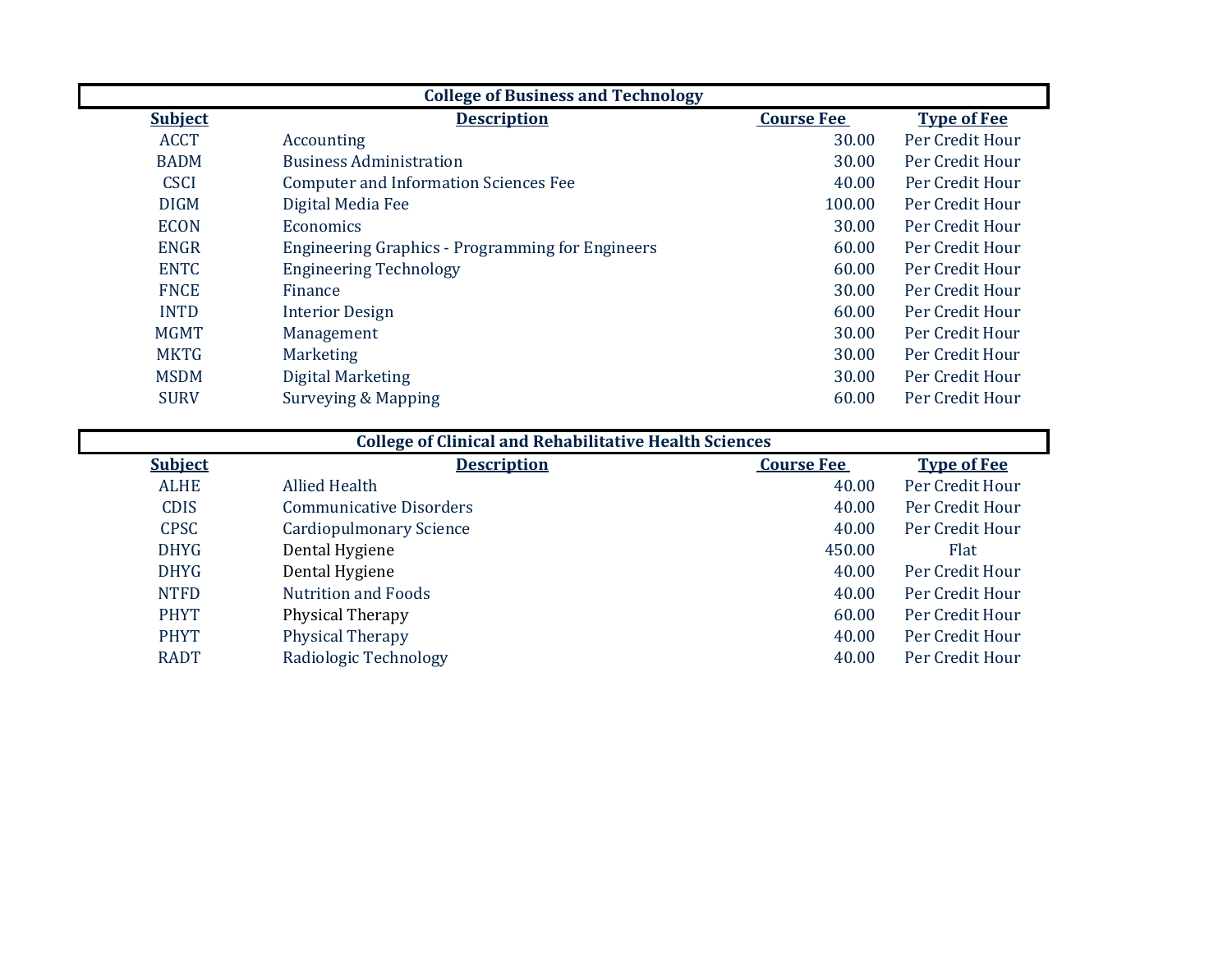| <b>College of Education</b> |                                                |                   |                    |  |
|-----------------------------|------------------------------------------------|-------------------|--------------------|--|
| <b>Subject</b>              | <b>Description</b>                             | <b>Course Fee</b> | <b>Type of Fee</b> |  |
| <b>ARTA 4419</b>            | Teaching Art EL Sec Sch                        | 25.00             | Per Credit Hour    |  |
| <b>CUAI</b>                 | Curriculum & Instruction                       | 25.00             | Per Credit Hour    |  |
| <b>ECED</b>                 | <b>Early Childhood Education</b>               | 25.00             | Per Credit Hour    |  |
| <b>EDFN</b>                 | <b>Educational Foundations</b>                 | 25.00             | Per Credit Hour    |  |
| ENGL 4417, 5417             | Teaching English MS HS                         | 25.00             | Per Credit Hour    |  |
| HIST 4417, 5417             | <b>Teaching History</b>                        | 25.00             | Per Credit Hour    |  |
| LANG 4417, 5417             | Teaching Foreign Language SS                   | 25.00             | Per Credit Hour    |  |
| MATH 4417, 5417             | <b>Teaching Mathematics</b>                    | 25.00             | Per Credit Hour    |  |
| MEDA 3570, 5400             | <b>Education Technology</b>                    | 25.00             | Per Credit Hour    |  |
| <b>PEXS</b>                 | Teaching Physical Education & Exercise Science | 25.00             | Per Credit Hour    |  |
| <b>PEXS 4061</b>            | Physical Education & Exercise Science          | 15.00             | Flat               |  |
| <b>PHED 1130</b>            | Physical Education & Exercise Science          | 30.00             | Flat               |  |
| <b>PHED 2515</b>            | Physical Education & Exercise Science          | 10.00             | Flat               |  |
| <b>READ</b>                 | Reading                                        | 25.00             | Per Credit Hour    |  |
| <b>SCED</b>                 | <b>Science Education</b>                       | 25.00             | Per Credit Hour    |  |
| <b>SPED</b>                 | <b>Special Education</b>                       | 25.00             | Per Credit Hour    |  |

|                |           | <b>Learning Support Lab</b> |                   |                    |
|----------------|-----------|-----------------------------|-------------------|--------------------|
| <b>Subject</b> |           | <b>Description</b>          | <b>Course Fee</b> | <b>Type of Fee</b> |
| <b>ENGL</b>    | English   |                             | 100.00            | Flat               |
| <b>GEOL</b>    | Geology   |                             | 100.00            | Flat               |
| <b>MATH</b>    | Math      |                             | 100.00            | Flat               |
| <b>SOCI</b>    | Sociology |                             | 100.00            | Flat               |
| <b>SPCH</b>    | Speech    |                             | 100.00            | Flat               |

|                |                | <b>College Nursing</b> |                   |                    |
|----------------|----------------|------------------------|-------------------|--------------------|
| <b>Subject</b> |                | <b>Description</b>     | <b>Course Fee</b> | <b>Type of Fee</b> |
| <b>NRSE</b>    | <b>Nursing</b> |                        | 40.00             | Per Credit Hour    |
| <b>NURS</b>    | Nursing RODP   |                        | 40.00             | Per Credit Hour    |